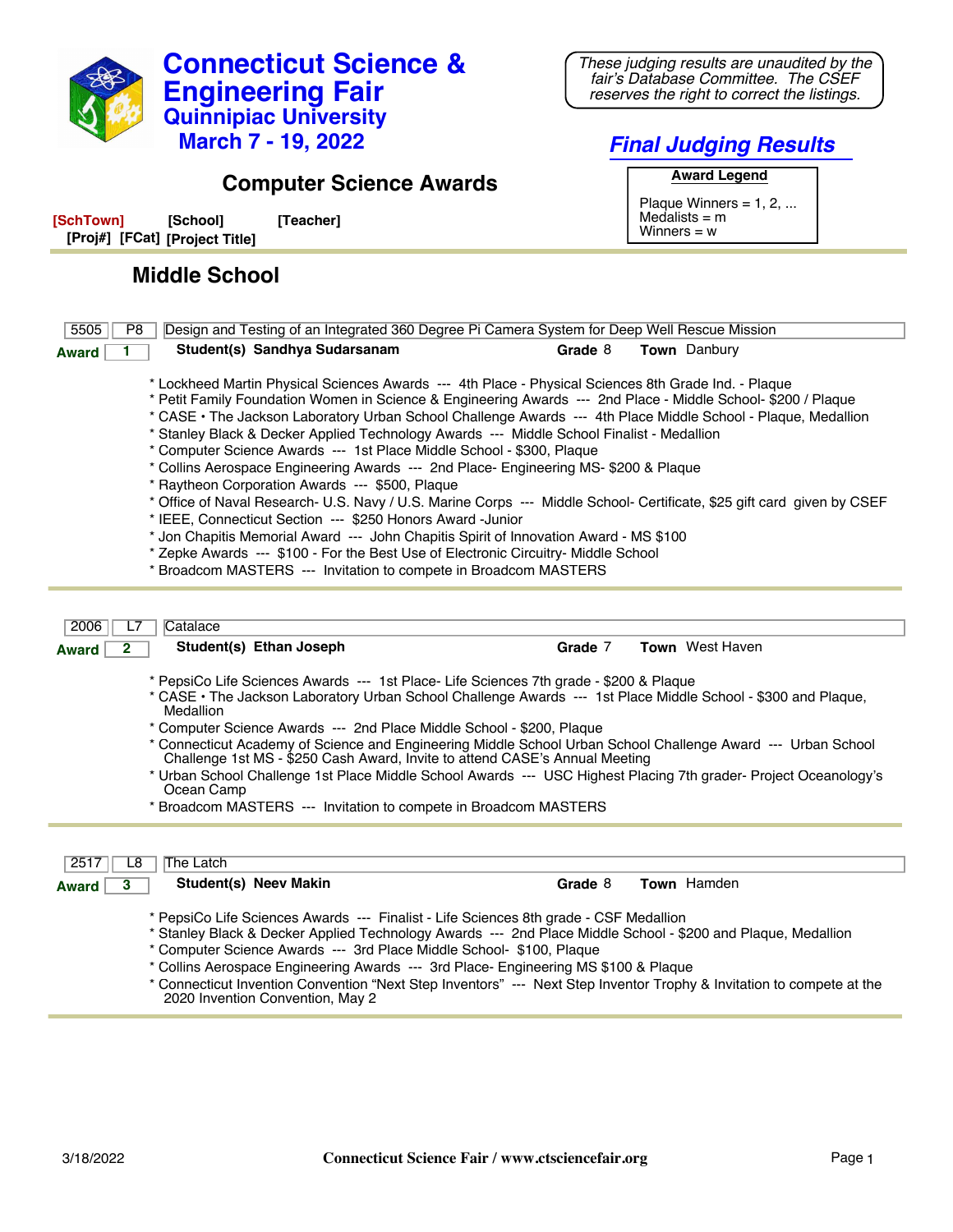| <b>Connecticut Science &amp;</b>                                                                                                                                                                                                                                                                                                                                                                                                                | These judging results are unaudited by the<br>fair's Database Committee. The CSEF |  |  |  |
|-------------------------------------------------------------------------------------------------------------------------------------------------------------------------------------------------------------------------------------------------------------------------------------------------------------------------------------------------------------------------------------------------------------------------------------------------|-----------------------------------------------------------------------------------|--|--|--|
| <b>Engineering Fair</b>                                                                                                                                                                                                                                                                                                                                                                                                                         | reserves the right to correct the listings.                                       |  |  |  |
| <b>Quinnipiac University</b><br><b>March 7 - 19, 2022</b>                                                                                                                                                                                                                                                                                                                                                                                       |                                                                                   |  |  |  |
|                                                                                                                                                                                                                                                                                                                                                                                                                                                 | <b>Final Judging Results</b>                                                      |  |  |  |
| <b>Computer Science Awards</b>                                                                                                                                                                                                                                                                                                                                                                                                                  | <b>Award Legend</b>                                                               |  |  |  |
| [SchTown]<br>[Teacher]<br>[School]                                                                                                                                                                                                                                                                                                                                                                                                              | Plaque Winners = $1, 2, $<br>Medalists $=$ m                                      |  |  |  |
| [Proj#] [FCat] [Project Title]                                                                                                                                                                                                                                                                                                                                                                                                                  | Winners = $w$                                                                     |  |  |  |
|                                                                                                                                                                                                                                                                                                                                                                                                                                                 |                                                                                   |  |  |  |
| 5507<br>P <sub>8</sub><br>2009 MacBook Restoration                                                                                                                                                                                                                                                                                                                                                                                              |                                                                                   |  |  |  |
| Student(s) Andrei Balas<br><b>Award</b><br>m                                                                                                                                                                                                                                                                                                                                                                                                    | Town Cheshire<br>Grade 8                                                          |  |  |  |
| * Stanley Black & Decker Applied Technology Awards --- 3rd Place Middle School - \$100 and Plaque, Medallion<br>* Computer Science Awards --- Middle School Finalist - Medallion<br>* Wisner Chairman's Award --- \$500 cash & Plaque MS                                                                                                                                                                                                        |                                                                                   |  |  |  |
| <b>High School</b>                                                                                                                                                                                                                                                                                                                                                                                                                              |                                                                                   |  |  |  |
| Development of Readily Accessible Machine Learning Diagnostics for Early Stage Mild TBI using Eye Tracking<br>3091<br>LS.<br>Methods                                                                                                                                                                                                                                                                                                            |                                                                                   |  |  |  |
| <b>Student(s) Ashley Malkin</b><br>Award                                                                                                                                                                                                                                                                                                                                                                                                        | <b>Town</b> Greenwich<br>Grade 9                                                  |  |  |  |
| * PepsiCo Life Sciences Awards --- 5th Place- Life Sciences Senior High - Plaque<br>* Computer Science Awards --- 1st Place High School - \$400, Plaque<br>* Alexion Biotechnology Awards --- 4th Place- Biotechnology Senior High - Plaque                                                                                                                                                                                                     |                                                                                   |  |  |  |
| 3101<br>A clinicogenomic prediction model for the early diagnosis of lung cancer<br>LS                                                                                                                                                                                                                                                                                                                                                          |                                                                                   |  |  |  |
| Student(s) Isabella Wu<br>2<br><b>Award</b>                                                                                                                                                                                                                                                                                                                                                                                                     | Town Stony Brook<br>Grade 10                                                      |  |  |  |
| * PepsiCo Life Sciences Awards --- Finalist - Life Science Senior High - CSF Medallion<br>* Computer Science Awards --- 2nd Place High School - \$300, Plaque                                                                                                                                                                                                                                                                                   |                                                                                   |  |  |  |
| * Alexion Biotechnology Awards --- Finalist - Biotechnology Senior High - CSF Medallion                                                                                                                                                                                                                                                                                                                                                         |                                                                                   |  |  |  |
|                                                                                                                                                                                                                                                                                                                                                                                                                                                 |                                                                                   |  |  |  |
| JARVITS: A Novel Deep Learning IoT Traffic Control System for Real-time Detection and Signal Optimization<br>PS<br>6049                                                                                                                                                                                                                                                                                                                         |                                                                                   |  |  |  |
| Student(s) Ryan Kim<br>3<br><b>Award</b>                                                                                                                                                                                                                                                                                                                                                                                                        | Town New Haven<br>Grade 11                                                        |  |  |  |
| * Computer Science Awards --- 3rd Place High School- \$200, Plaque<br>* Collins Aerospace Engineering Awards --- 3rd Place- Engineering Senior High- \$200 & Plaque<br>* Raytheon Corporation Awards --- \$500, Plaque<br>* Quinnipiac University Scholarships --- \$30,000, 4 year scholarship (\$7,500 per year) to Quinnipiac University for HS<br>Student                                                                                   |                                                                                   |  |  |  |
|                                                                                                                                                                                                                                                                                                                                                                                                                                                 |                                                                                   |  |  |  |
| Cloud Identification in Mars Daily Global Maps with Deep Learning<br>6071<br><b>PS</b>                                                                                                                                                                                                                                                                                                                                                          |                                                                                   |  |  |  |
| Student(s) Sebastian Mengwall<br><b>Award</b><br>m                                                                                                                                                                                                                                                                                                                                                                                              | Town Darien<br>Grade 12                                                           |  |  |  |
| * Lockheed Martin Physical Sciences Awards --- 5th Place - Physical Sciences Senior High Individual - Plaque<br>* Mathematics Awards --- 2nd Place High School - \$300 and Plaque<br>* Computer Science Awards --- Senior High Finalist - Medallion<br>* Raytheon Corporation Awards --- \$500, Plaque<br>* MapleSoft Awards for Applied Mathematics and Modeling --- For execlence in Mathematics and Modeling - Maple<br>Software and T-shirt |                                                                                   |  |  |  |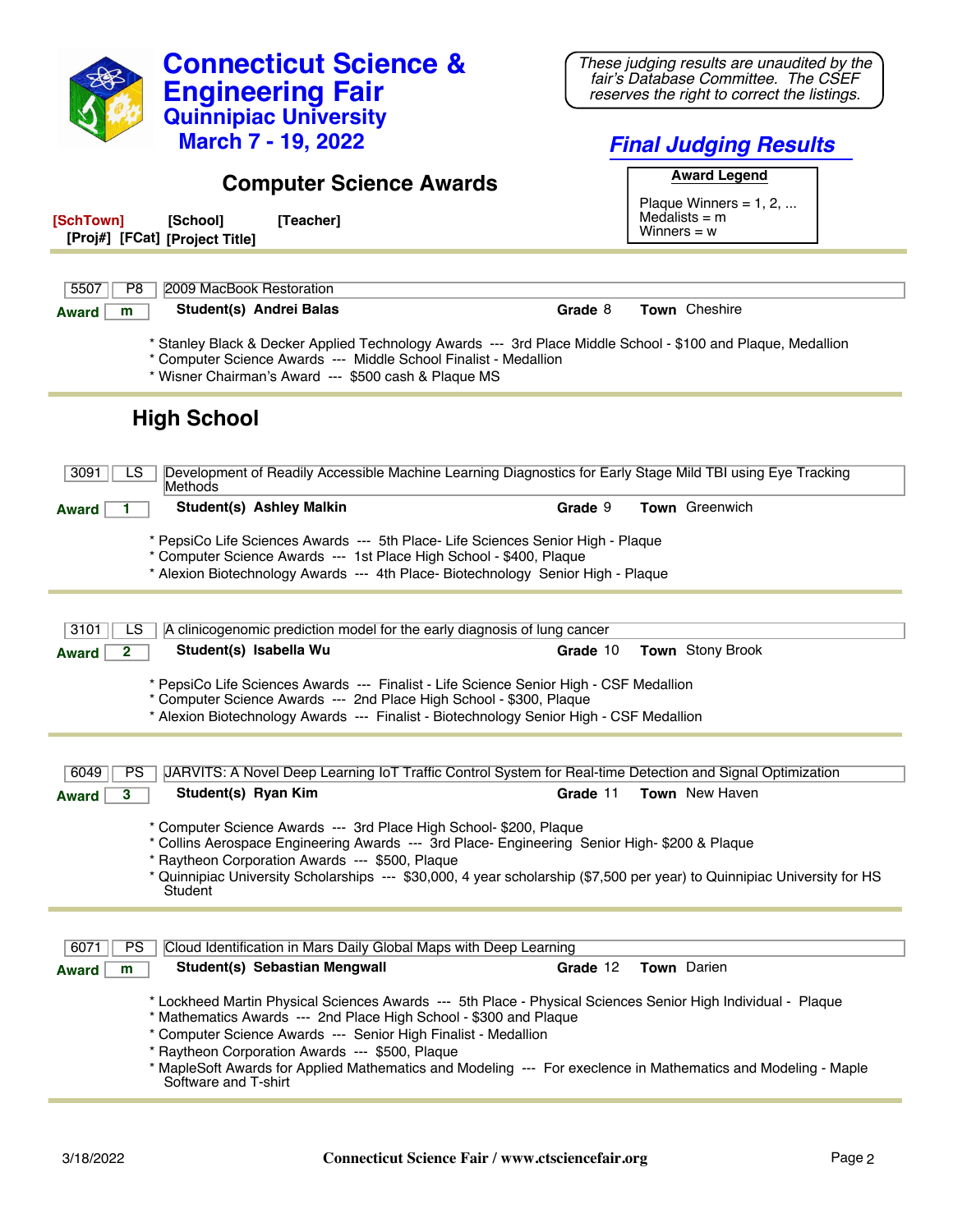| <b>Connecticut Science &amp;</b><br><b>Engineering Fair</b><br><b>Quinnipiac University</b>                                                                                                                                                                                                                                                                                                                                                                                                                                             | These judging results are unaudited by the<br>fair's Database Committee. The CSEF<br>reserves the right to correct the listings. |  |  |
|-----------------------------------------------------------------------------------------------------------------------------------------------------------------------------------------------------------------------------------------------------------------------------------------------------------------------------------------------------------------------------------------------------------------------------------------------------------------------------------------------------------------------------------------|----------------------------------------------------------------------------------------------------------------------------------|--|--|
| <b>March 7 - 19, 2022</b>                                                                                                                                                                                                                                                                                                                                                                                                                                                                                                               | <b>Final Judging Results</b>                                                                                                     |  |  |
| <b>Computer Science Awards</b>                                                                                                                                                                                                                                                                                                                                                                                                                                                                                                          | <b>Award Legend</b>                                                                                                              |  |  |
|                                                                                                                                                                                                                                                                                                                                                                                                                                                                                                                                         | Plaque Winners = $1, 2, $                                                                                                        |  |  |
| [SchTown]<br>[Teacher]<br>[School]<br>[Proj#] [FCat] [Project Title]                                                                                                                                                                                                                                                                                                                                                                                                                                                                    | Medalists $=$ m<br>Winners $= w$                                                                                                 |  |  |
|                                                                                                                                                                                                                                                                                                                                                                                                                                                                                                                                         |                                                                                                                                  |  |  |
| Using Artificial Intelligence to Analyze the Changes in Opioid Prescriptions and Usages Brought by Efforts to Reduce<br>6038<br><b>PS</b><br>Overdoses                                                                                                                                                                                                                                                                                                                                                                                  |                                                                                                                                  |  |  |
| Student(s) Karthika Siva<br><b>Award</b><br>m                                                                                                                                                                                                                                                                                                                                                                                                                                                                                           | Town Stamford<br>Grade 11                                                                                                        |  |  |
| * Computer Science Awards --- Senior High Finalist - Medallion                                                                                                                                                                                                                                                                                                                                                                                                                                                                          |                                                                                                                                  |  |  |
|                                                                                                                                                                                                                                                                                                                                                                                                                                                                                                                                         |                                                                                                                                  |  |  |
| On the machine learning-assisted generation of Alcubierre-like spacetime metrics with consideration for use in<br>6050<br><b>PS</b>                                                                                                                                                                                                                                                                                                                                                                                                     |                                                                                                                                  |  |  |
| interstellar travel<br><b>Student(s) Yuxuan Song</b><br><b>Award</b><br>m                                                                                                                                                                                                                                                                                                                                                                                                                                                               | Town Old Greenwich<br>Grade 11                                                                                                   |  |  |
| * Computer Science Awards --- Senior High Finalist - Medallion                                                                                                                                                                                                                                                                                                                                                                                                                                                                          |                                                                                                                                  |  |  |
|                                                                                                                                                                                                                                                                                                                                                                                                                                                                                                                                         |                                                                                                                                  |  |  |
| Real-Time Motion Tracking System and Data Analytics for Live Insects Using Three-Wheeled Servosphere Robot<br>6054<br>PS                                                                                                                                                                                                                                                                                                                                                                                                                |                                                                                                                                  |  |  |
| Student(s) Nicholas Lee<br><b>Award</b><br>m                                                                                                                                                                                                                                                                                                                                                                                                                                                                                            | <b>Town</b> Trumbull<br>Grade 11                                                                                                 |  |  |
| * Lockheed Martin Physical Sciences Awards --- 2nd Place - Physical Sciences Senior High Individual - \$300 & Plaque<br>* Computer Science Awards --- Senior High Finalist - Medallion<br>* Collins Aerospace Engineering Awards --- Finalist - Engineering High School - CSF Medallion<br>* Yale Science & Engineering Association, Inc. --- 1 Certificate, Medallion and 1-\$25 gift card given by CSEF<br>* IEEE, Connecticut Section --- \$100 Honorable Mention                                                                    |                                                                                                                                  |  |  |
|                                                                                                                                                                                                                                                                                                                                                                                                                                                                                                                                         |                                                                                                                                  |  |  |
| 6025<br>PS<br>Developing a Graphical User Interface to Organize Ecommerce Product Attributes<br>Student(s) Haoyue Yang<br><b>Award</b><br>m                                                                                                                                                                                                                                                                                                                                                                                             | Town Woodbridge<br>Grade 11                                                                                                      |  |  |
|                                                                                                                                                                                                                                                                                                                                                                                                                                                                                                                                         |                                                                                                                                  |  |  |
| * Computer Science Awards --- Senior High Finalist - Medallion                                                                                                                                                                                                                                                                                                                                                                                                                                                                          |                                                                                                                                  |  |  |
| Finding Gravitationally Lensed Quasar Systems by using a Polar Shapelet Decomposition Approach<br>6016<br>PS                                                                                                                                                                                                                                                                                                                                                                                                                            |                                                                                                                                  |  |  |
| Student(s) Ishan Prasad<br><b>Award</b><br>m                                                                                                                                                                                                                                                                                                                                                                                                                                                                                            | Grade 12<br>Town Westport                                                                                                        |  |  |
| * Computer Science Awards --- Senior High Finalist - Medallion<br>* Astronomical Society of Greater Hartford - The Charles Hammond Award for Excellence in Astronomy --- Senior<br>Project-\$150, subscription to Sky and Telescope, ASGH membership and meeting invitation<br>* University of Connecticut - Early College Experience --- UCONN Early College Experience Program: Frontiers in<br>Science - Co-Op \$100 Gift Certificate<br>* Arthur & Ruth Mensing Award --- Mensing Award Excellence in the Physical Sciences - \$500 |                                                                                                                                  |  |  |
|                                                                                                                                                                                                                                                                                                                                                                                                                                                                                                                                         |                                                                                                                                  |  |  |
| NeRF-UAV: Inexpensive 3-D Colored Video Reconstruction Using RGB Camera Equipped Drone Swarms and Neural<br>PS<br>6021<br>Radiance Fields                                                                                                                                                                                                                                                                                                                                                                                               |                                                                                                                                  |  |  |
| <b>Student(s) Eric Sun</b><br><b>Award</b><br>m                                                                                                                                                                                                                                                                                                                                                                                                                                                                                         | Town Flushing<br>Grade 11                                                                                                        |  |  |
| * Lockheed Martin Physical Sciences Awards --- Finalist - Physical Sciences Senior High - CSF Medallion<br>* Computer Science Awards --- Senior High Finalist - Medallion                                                                                                                                                                                                                                                                                                                                                               |                                                                                                                                  |  |  |